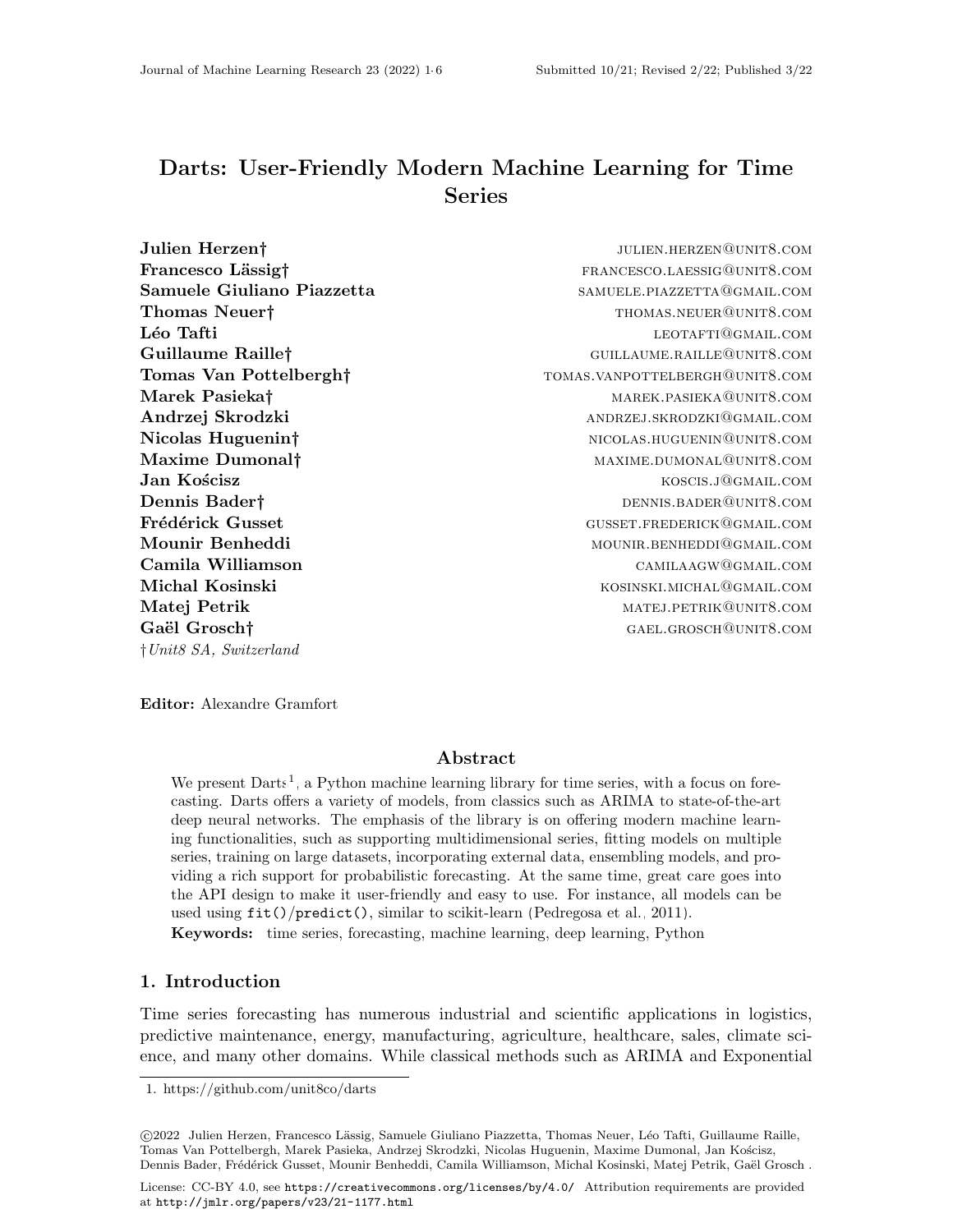Smoothing often give good results [\(Hyndman and Athanasopoulos, 2018\)](#page-4-0), machine learning is becoming a more attractive option to improve the models' representation power and scale to larger datasets and higher dimensionalities. In fact, it has recently been shown that pure ML-based approaches based on generic deep learning architectures can beat classical methods on a variety of tasks [\(Oreshkin et al., 2019;](#page-5-2) [Flunkert et al., 2017\)](#page-4-1).

Perhaps more important than sheer accuracy, the arrival of modern machine learning opens the opportunity to re-think the forecasting practices and software. For example, classical methods typically require training one model per time series, whereas ML models usually work best when trained on datasets containing large numbers of time series. This and other paradigm changes – such as better support for high-dimensional data, iterative training based on stochastic gradient descent, or the possibility to tailor loss functions for specific needs – require new tools and appropriate APIs. In particular, user-friendly and powerful APIs are important to make ML approaches as easy to use as classical techniques, which is necessary for larger-scale adoption by practitioners.

Several strong time series forecasting toolkits exist; however, they focus on classical methods or do not support deep learning and training models on multiple series [\(Hyndman](#page-5-3) [and Khandakar, 2008;](#page-5-3) [Jiang et al., 2021;](#page-5-4) Löning et al., 2019; [Hosseini et al., 2021;](#page-4-2) [Bhatnagar](#page-4-3) [et al., 2021\)](#page-4-3), or have lower-level APIs [\(Alexandrov et al., 2020;](#page-4-4) [Beitner et al.\)](#page-4-5). Darts proposes a new relatively high-level API unifying classical and ML-based forecasting models.

## 2. Design Principles and Main Features of Darts

#### 2.1 Time Series Representation

Darts has its own TimeSeries data container type, which represents one time series. TimeSeries are immutable and provide guarantees that the data represents a well-formed time series with correct shape, type, and sorted time index. TimeSeries can be indexed either with Pandas DatetimeIndex or RangeIndex [\(Wes McKinney, 2010\)](#page-5-6). The TimeSeries are wrapping around three-dimensional xarray DataArray [\(Hoyer and Hamman, 2017\)](#page-4-6). The dimensions are *(time, component, sample)*, where *component* represents the dimensions of multivariate series and sample represents samples of stochastic time series. The TimeSeries class provides several methods to convert to/from other common types, such as Pandas Dataframes or NumPy arrays [\(Harris et al., 2020\)](#page-4-7). It can also perform convenient operations, such as math operations, indexing, splitting, time-differencing, interpolating, mapping functions, embedding timestamps, plotting, or computing marginal quantiles. For immutability, TimeSeries carry their own copy of the data and heavily rely on NumPy views for efficiently accessing the data without copying (e.g., when training models).

The main advantage of using a dedicated type offering such guarantees is that all models in Darts can consume and produce TimeSeries, which in turn helps to offer a consistent API. For instance, it is easy to have models consuming the outputs of other models.

#### 2.2 Unified High-Level Forecasting API

All models in Darts support the same basic fit(series: TimeSeries) and predict(n: int) -> TimeSeries interface to be trained on a single series series and forecast n time steps after the end of the series. In addition, most models also provide richer function-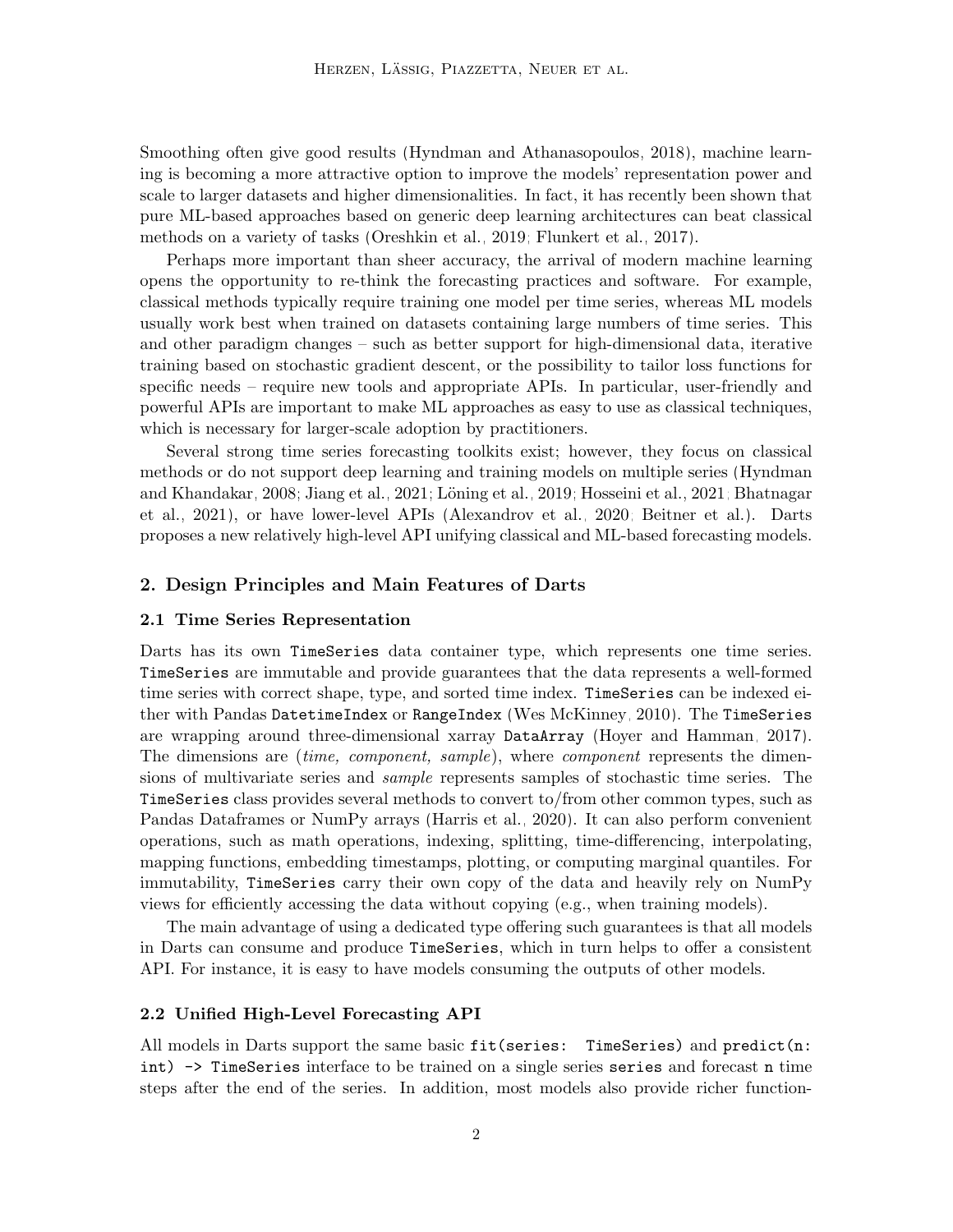alities; for instance the ability to be trained on a Sequence of TimeSeries (using calls like fit([series1, series2, ...])). Models can have different internal mechanics (e.g., sequence-to-sequence, fixed lengths, recurrent, auto-regressive), and this unified API makes it possible to seamlessly compare, backtest, and ensemble diverse models without having to know their inner workings.

Some of the models implemented in Darts at the time of writing are: (V)ARIMA, Exponential Smoothing, AutoARIMA [\(Smith et al., 2017\)](#page-5-7), Theta [\(Assimakopoulos and](#page-4-8) [Nikolopoulos, 2000\)](#page-4-8), Prophet [\(Taylor and Letham, 2018\)](#page-5-8), FFT-based forecasting, RNN models similar to DeepAR [\(Flunkert et al., 2017\)](#page-4-1), N-BEATS [\(Oreshkin et al., 2019\)](#page-5-2), TCN [\(Bai et al., 2018\)](#page-4-9), TFT [\(Lim et al., 2021\)](#page-5-9) and generic regression models that can wrap around any external tabular regression model (such as scikit-learn models). The list is constantly expanding and we welcome external and reference implementations of new models.

#### 2.3 Training Models on Collections of Time Series

An important part of Darts is the support for training one model on a potentially large number of separate time series [\(Oreshkin et al., 2021\)](#page-5-10). The darts.utils.data module contains various classes implementing different ways of slicing series (and potential covariates) into training samples. Darts selects a model-specific default slicing logic, but it can also be user-defined in a custom way if needed. All neural networks are implemented using PyTorch [\(Paszke et al., 2019\)](#page-5-11) and support training and inference on GPUs . It is possible to consume large datasets that do not hold in memory by relying on custom Sequence implementations to load the data in a lazy fashion.

#### 2.4 Support for Past and Future Covariates

Several models support *covariate* series as a way to specify external data potentially helpful for forecasting the target series. Darts differentiates *future covariates*, which are known into the future (such as weather forecasts) from past covariates, which are known only into the past. The models accept past covariates and/or future covariates arguments, which make it clear whether future values are required at inference time and reduces the risks to make mistakes. Covariate series need not be aligned with the targets, as the alignment is done by the slicing logic based on the respective time axes.

#### 2.5 Probabilistic Forecasting

Some models (and all deep learning models) in Darts support probabilistic forecasting. The joint distributions over components and time are represented by storing Monte Carlo samples in the TimeSeries objects directly. This representation is very flexible as it does not rely on any parametric form and can capture arbitrary joint distributions. The computational cost of sampling is usually negligible, as samples can be efficiently computed in a vectorized way using batching. Probabilistic deep learning models can fit arbitrary likelihood forms, as long as the negative log-likelihood is differentiable. At the time of writing, Darts provides 17 distributions out-of-the-box (both continuous and discrete, univariate and multivariate). Finally, it offers a way to specify time-independent priors on the distributions' parameters, as a way to specify prior beliefs about the output distributions.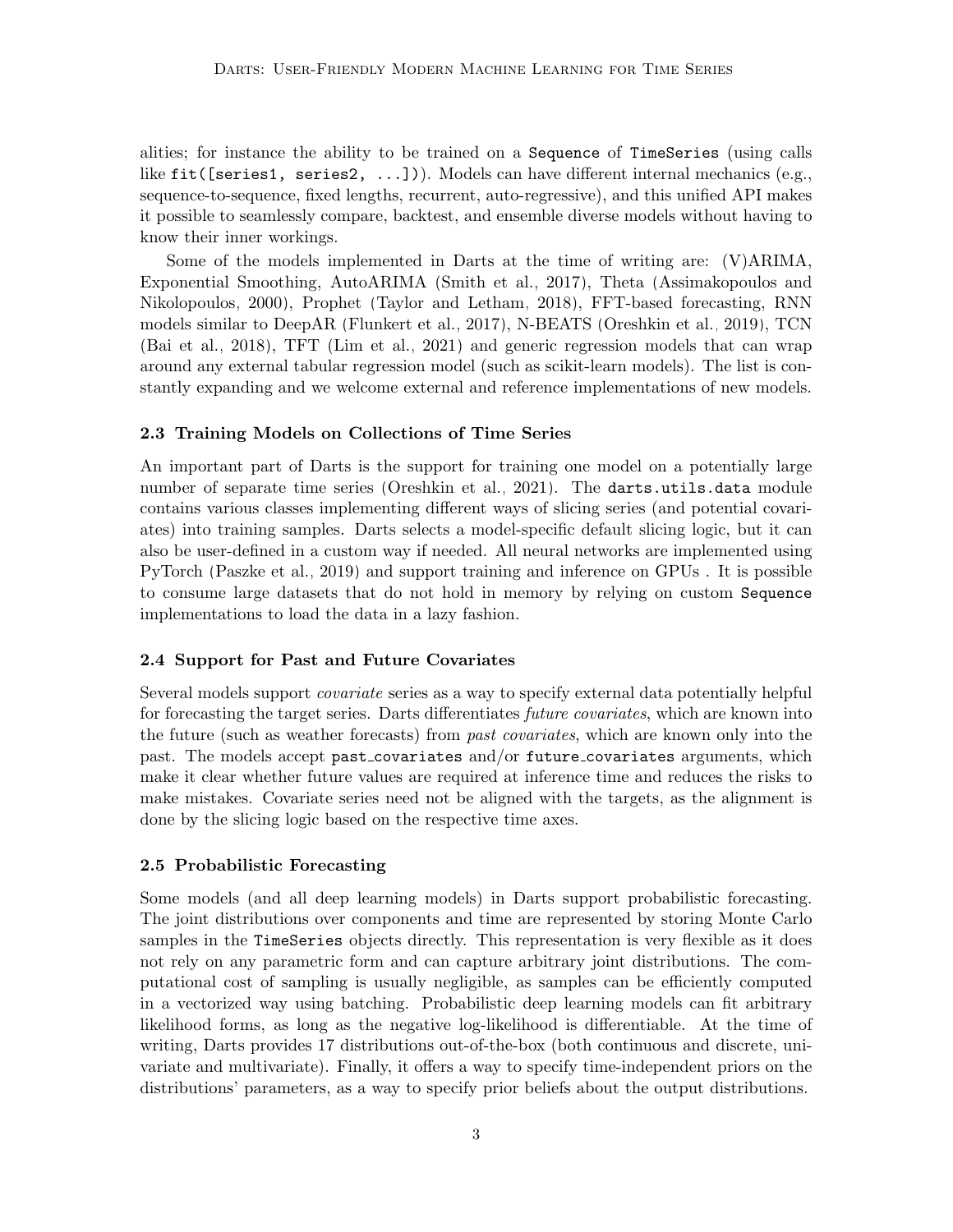#### 2.6 Other Features

Darts contains many additional features, such as transformers and pipelines for data preprocessing, backtesting (all models offer a backtest() method), hyperparameter search, extensive metrics, a dynamic time warping module [\(Berndt and Clifford, 1994\)](#page-4-10), and ensemble models (with the possibility to use a regression model to learn the ensemble itself). Darts also contains *filtering* models such as Kalman filters and Gaussian Processes, which offer probabilistic modelling of time series. Finally, the darts.datasets module contains a variety of publicly available time series which can be conveniently loaded as TimeSeries.

## 3. Usage Example

The code below shows how to fit a single TCN model [\(Bai et al., 2018\)](#page-4-9) with default hyperparameters on two different (and completely distinct) series, and forecast one of them. The network outputs the parameters of a Laplace distribution. The code contains a complete predictive pipeline, from loading and preprocessing the data, to plotting the forecast with arbitrary quantiles (shown on the right).

```
1950
                                                           1952
                                                               195<sup>4</sup>
                                                                  195<sup>6</sup> 1958
                                                                          1960 1962 1964
                                                                     time
                                                    0.0 -0.2
                                                    0.4
                                                    0.6
                                                    0.8
                                                    1.0
                                                           original series<br>forecast
                                                            wwwwww
from darts.datasets import AirPassengersDataset, MonthlyMilkDataset
from darts.dataprocessing.transformers import Scaler
from darts.models import TCNModel
from darts.utils.likelihood_models import LaplaceLikelihood as LL
air = AirPassengersDataset().load()
milk = MonthlyMilkDataset().load()
scaler_air, scaler_milk = Scaler(), Scaler()
air_s = scaler_air.fit_transform(air)
milk_s = scaler_milk.fit_transform(milk)
model = TCNModel(input_chunk_length=24,
                  output_chunk_length=12,
                  likelihood=LL())
model.fit([air_s, milk_s], epochs=100)
pred = model.predict(n=48, series=air_s,
                      num_samples=500)
air_s.plot(label='original series')
pred.plot(low_quantile=.1, high_quantile=.9, label='forecast')
```
#### 4. Conclusions

Darts is an attempt at democratizing modern machine learning forecasting approaches, and unify them (along with classical approaches) under a common user-friendly API. The library is still under active development, and some of the future work includes supporting static covariates and providing a collection of models pre-trained on large datasets, similar to what exists in the computer vision and NLP domains.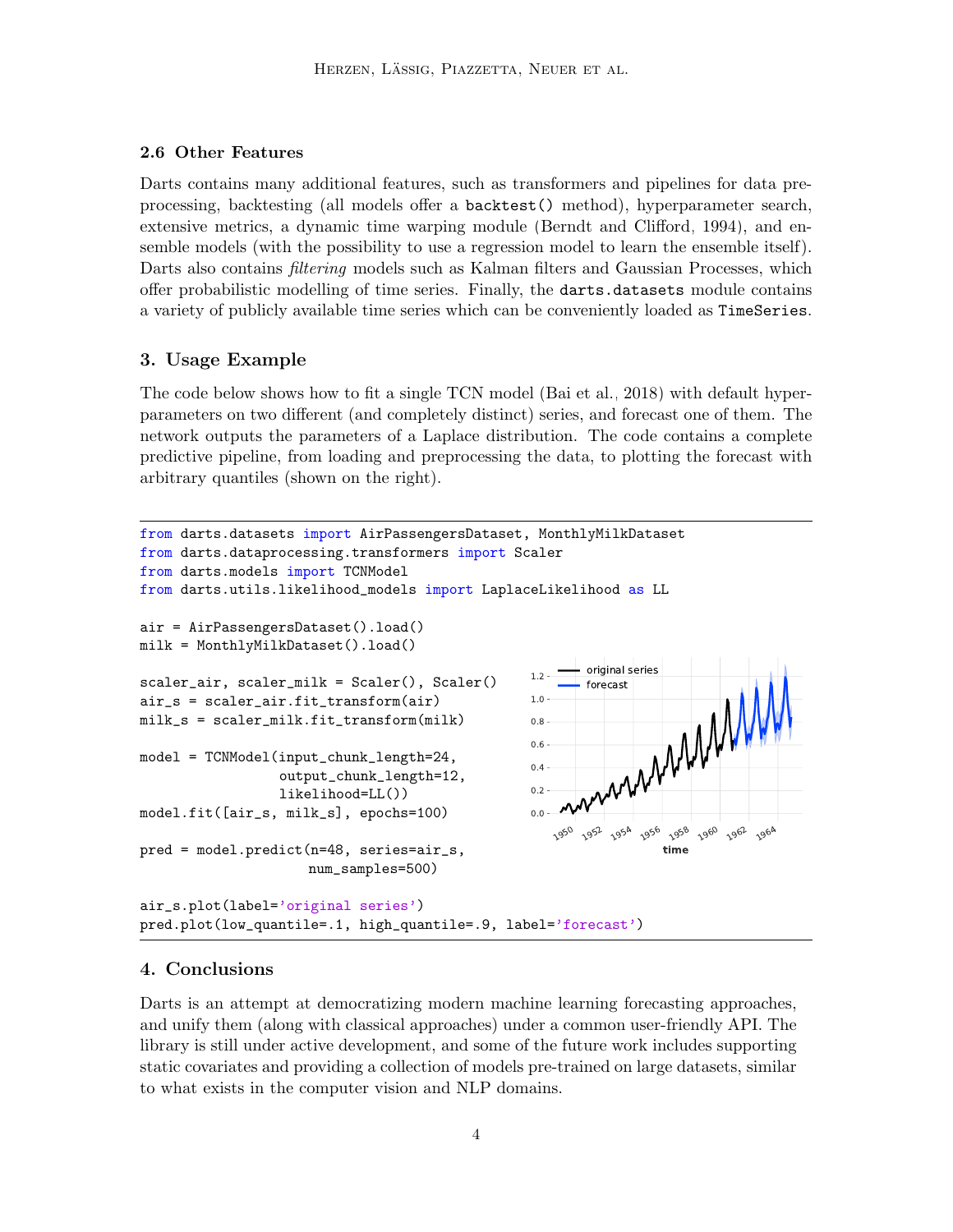## References

- <span id="page-4-4"></span>A. Alexandrov, K. Benidis, M. Bohlke-Schneider, V. Flunkert, J. Gasthaus, T. Januschowski, D. C. Maddix, S. Rangapuram, D. Salinas, J. Schulz, L. Stella, A. C. Turkmen, and Y. Wang. Gluonts: Probabilistic and neural time series modeling in python. Journal of Machine Learning Research, 21(116):1–6, 2020. URL <http://jmlr.org/papers/v21/19-820.html>.
- <span id="page-4-8"></span>V. Assimakopoulos and K. Nikolopoulos. The theta model: a decomposition approach to forecasting. International Journal of Forecasting, 16(4):521–530, 2000. ISSN 0169-2070. doi: https://doi.org/10.1016/S0169-2070(00)00066-2. URL [https://www.](https://www.sciencedirect.com/science/article/pii/S0169207000000662) [sciencedirect.com/science/article/pii/S0169207000000662](https://www.sciencedirect.com/science/article/pii/S0169207000000662). The M3- Competition.
- <span id="page-4-9"></span>S. Bai, J. Z. Kolter, and V. Koltun. An empirical evaluation of generic convolutional and recurrent networks for sequence modeling.  $CoRR$ , abs/1803.01271, 2018. URL [http:](http://arxiv.org/abs/1803.01271) [//arxiv.org/abs/1803.01271](http://arxiv.org/abs/1803.01271).
- <span id="page-4-5"></span>Beitner et al. Pytorch forecasting. <https://github.com/jdb78/pytorch-forecasting>. [Online; accessed 27-September-2021].
- <span id="page-4-10"></span>D. J. Berndt and J. Clifford. Using dynamic time warping to find patterns in time series. In KDD workshop, volume 10, pages 359–370. Seattle, WA, USA:, 1994.
- <span id="page-4-3"></span>A. Bhatnagar, P. Kassianik, C. Liu, T. Lan, W. Yang, R. Cassius, D. Sahoo, D. Arpit, S. Subramanian, G. Woo, A. Saha, A. K. Jagota, G. Gopalakrishnan, M. Singh, K. C. Krithika, S. Maddineni, D. Cho, B. Zong, Y. Zhou, C. Xiong, S. Savarese, S. Hoi, and H. Wang. Merlion: A machine learning library for time series, 2021.
- <span id="page-4-1"></span>V. Flunkert, D. Salinas, and J. Gasthaus. Deepar: Probabilistic forecasting with autoregressive recurrent networks. CoRR, abs/1704.04110, 2017. URL [http://arxiv.org/](http://arxiv.org/abs/1704.04110) [abs/1704.04110](http://arxiv.org/abs/1704.04110).
- <span id="page-4-7"></span>C. R. Harris, K. J. Millman, S. J. van der Walt, R. Gommers, P. Virtanen, D. Cournapeau, E. Wieser, J. Taylor, S. Berg, N. J. Smith, R. Kern, M. Picus, S. Hoyer, M. H. van Kerkwijk, M. Brett, A. Haldane, J. F. del Río, M. Wiebe, P. Peterson, P. Gérard-Marchant, K. Sheppard, T. Reddy, W. Weckesser, H. Abbasi, C. Gohlke, and T. E. Oliphant. Array programming with NumPy. Nature, 585(7825):357–362, Sept. 2020. doi: 10.1038/s41586-020-2649-2. URL <https://doi.org/10.1038/s41586-020-2649-2>.
- <span id="page-4-2"></span>Hosseini et al. Linkedin greykite. <https://github.com/linkedin/greykite>, 2021. [Online; accessed 27-September-2021].
- <span id="page-4-6"></span>S. Hoyer and J. Hamman. xarray: N-D labeled arrays and datasets in Python. Journal of Open Research Software, 5(1), 2017. doi: 10.5334/jors.148. URL [http://doi.org/10.](http://doi.org/10.5334/jors.148) [5334/jors.148](http://doi.org/10.5334/jors.148).
- <span id="page-4-0"></span>R. Hyndman and G. Athanasopoulos. Forecasting: Principles and Practice. OTexts, Australia, 2nd edition, 2018.